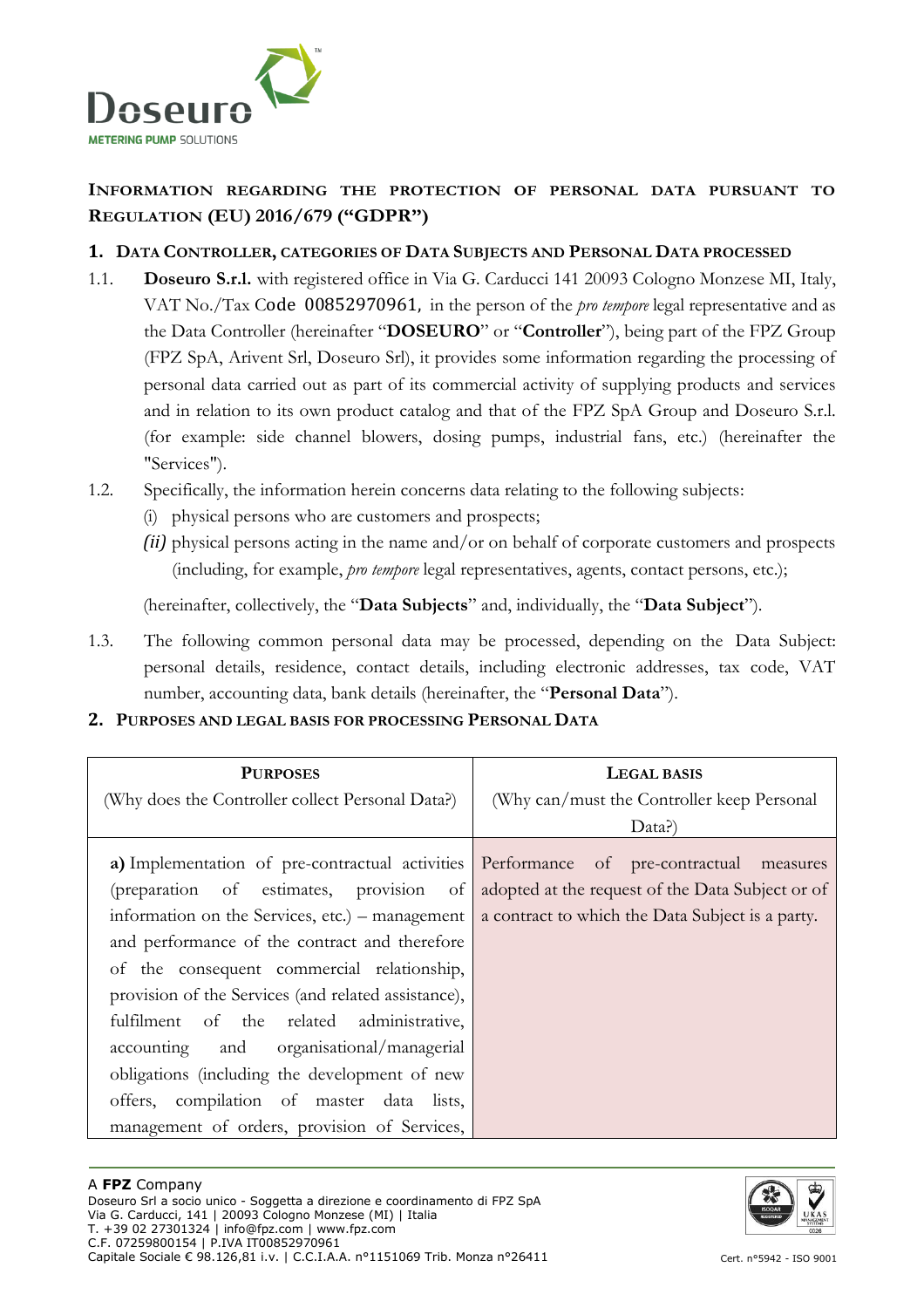

| payments, notifications relating, for example, to<br>the planning of the Services or any changes and<br>more generally to the respective practical<br>aspects, etc.).                                                                                                                                                                                                                                                                                                                                                                                                                                                                                                                                                       |                                                                                                 |
|-----------------------------------------------------------------------------------------------------------------------------------------------------------------------------------------------------------------------------------------------------------------------------------------------------------------------------------------------------------------------------------------------------------------------------------------------------------------------------------------------------------------------------------------------------------------------------------------------------------------------------------------------------------------------------------------------------------------------------|-------------------------------------------------------------------------------------------------|
| b) Fulfilment of a legal obligation related to civil,<br>tax (including those connected to invoicing) and<br>administrative provisions, EU legislation, rules,<br>codes or procedures approved by authorities and<br>other competent institutions,<br>as well<br>as<br>fulfilment of requests from the competent<br>administrative or judicial authority and, more<br>generally, from public entities in compliance<br>with legal formalities.                                                                                                                                                                                                                                                                              | Fulfilment of a legal obligation applicable to<br>DOSEURO.                                      |
| c) Enforcement and protection of its rights,<br>including through out-of-court initiatives and<br>also via third parties, as well as prevention,<br>dissuasion of<br>detection<br>and<br>fraudulent,<br>dangerous, unauthorised or illegal activities and<br>crimes (such as, for example, fraud, identity<br>theft, etc.).                                                                                                                                                                                                                                                                                                                                                                                                 | Pursuit<br>legitimate<br>of<br>the<br>interest<br>of<br>DOSEURO.                                |
| d) Management of promotional contacts and<br>therefore receipt of communications (including<br>the newsletter):<br>$d)$ no. 1. - commercial communications (for<br>example, by mail, SMS and even e-mails) for the<br>offer and promotion of the Services and<br>information on DOSEURO and two companies<br>of group, Arivent S.r.l. and FPZ S.p.A. activities<br>and initiatives (such as workshops, invitations to<br>events, portfolios, completed projects, etc.), as<br>well as updates on the Services (such as<br>announcements of new products, technical<br>assistance activities, etc.); in order to prepare a<br>commercial and marketing communication that<br>is common and coherent with the strategy of the | As applicable:<br>Consent (expressed by filling in the form at the<br>bottom of this document). |

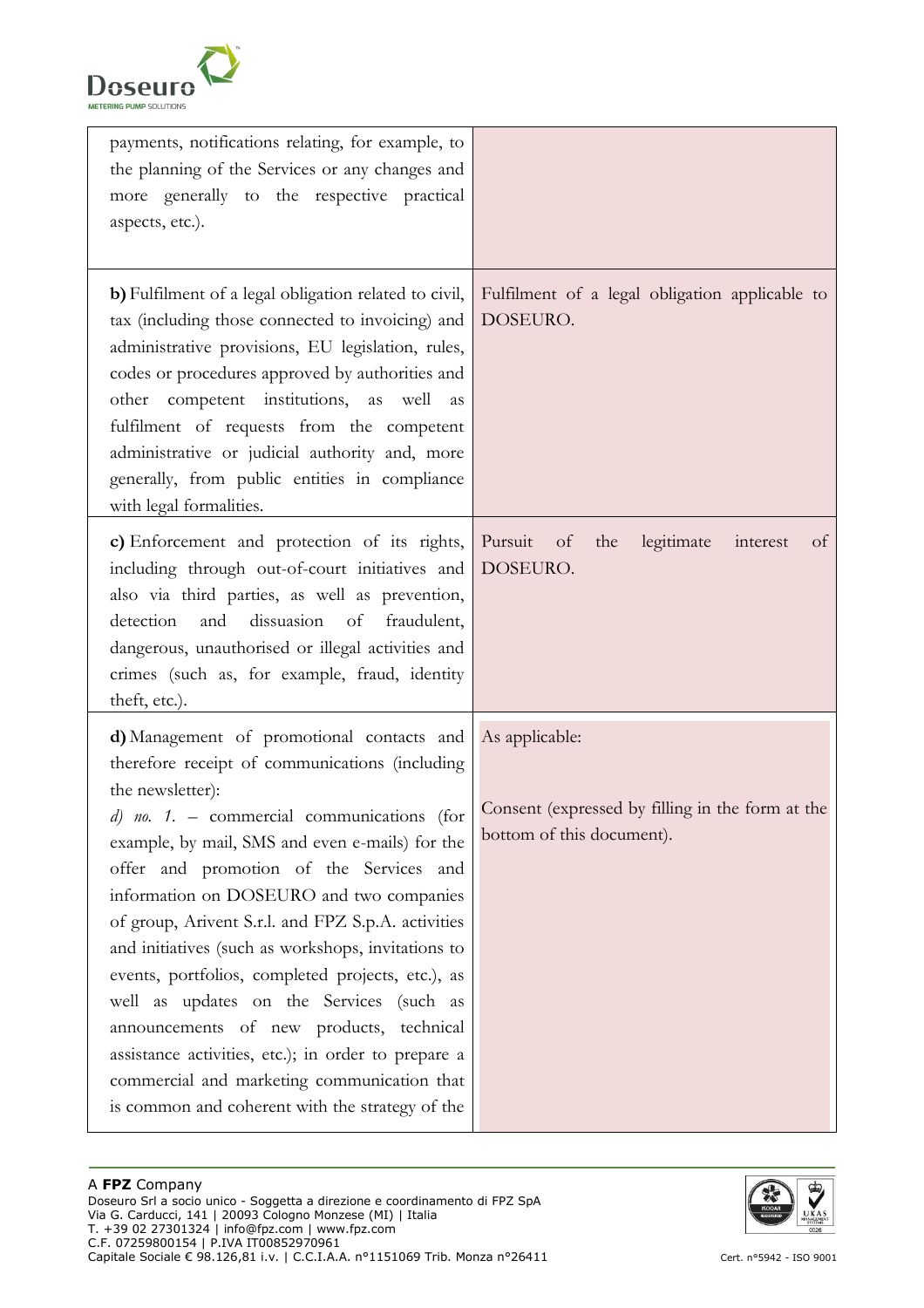

| FPZ Group,                                                                                                                                                                                                                                                                                                                       |            |
|----------------------------------------------------------------------------------------------------------------------------------------------------------------------------------------------------------------------------------------------------------------------------------------------------------------------------------|------------|
| d) no. 2. – communications to initiate and $\Big $ Legitimate interest of the Data Controller to<br>conduct customer satisfaction surveys on the conduct "research" on its Services in order to<br>level of satisfaction with the products purchased   improve its offer based on the needs of its<br>and the services provided. | customers. |

## **3. PROVISION OF THE REQUESTED DATA AND CONSEQUENCES OF NON-PROVISION**

3.1. Personal Data must be provided in order to achieve the purposes set out in par. 2, *"Purposes and legal basis for processing Personal Data"*, lett. a) and b). Therefore, if such data is not provided – or provided in part – the activity requested by the Data Subject cannot be performed, the contractual relationship cannot be finalised and the obligations related to the operational, economic and administrative performance of the Services cannot be fulfilled.

3.2. On the other hand, the provision of Personal Data for the purpose indicated in par. 2, lett. d) is optional since such processing is not essential for rendering the Services and therefore non-provision does not affect the performance of the Services and the possibility of fulfilling the related obligations.

#### **4. PROCESSING**

Personal Data will be processed by means of manual and computer tools exclusively by authorised and specially trained people.

#### **5. RECIPIENTS/CATEGORIES OF RECIPIENTS OF PERSONAL DATA**

5.1. Personal Data may be disclosed to/known by:

- the Data Controller's staff authorised to process (employees and collaborators);
- third parties providing services to Doseuro Web, e-mail marketing, accounting, administrative, legal, insurance, banking services – who perform part of the processing activities and/or tasks connected to and aimed at the latter on behalf of the Data Controller by virtue of an agreement with the latter;
- the two companies of the Group (Arivent S.r.l. and FPZ S.p.A.) by virtue of any requests for information that the owner will receive;
- third-party companies and professionals appointed to enforce rights, interests, claims arising from the execution of the Services or in any case from relations with the Data Subjects;
- State Administrations, judicial or administrative Authorities, public and private Entities, also subsequent to inspections and verifications;
- subjects who can access the data under the provisions of law or secondary or community legislation.

5.2. Such recipients will act, where appropriate, as data processors. Only the category of the recipients is indicated, as it is continuously updated. In order to obtain the updated list of recipients, the Data Subjects can contact the Data Controller directly, by writing to the addresses stated in par. 9.

# **6. PERSONAL DATA RETENTION PERIODS**

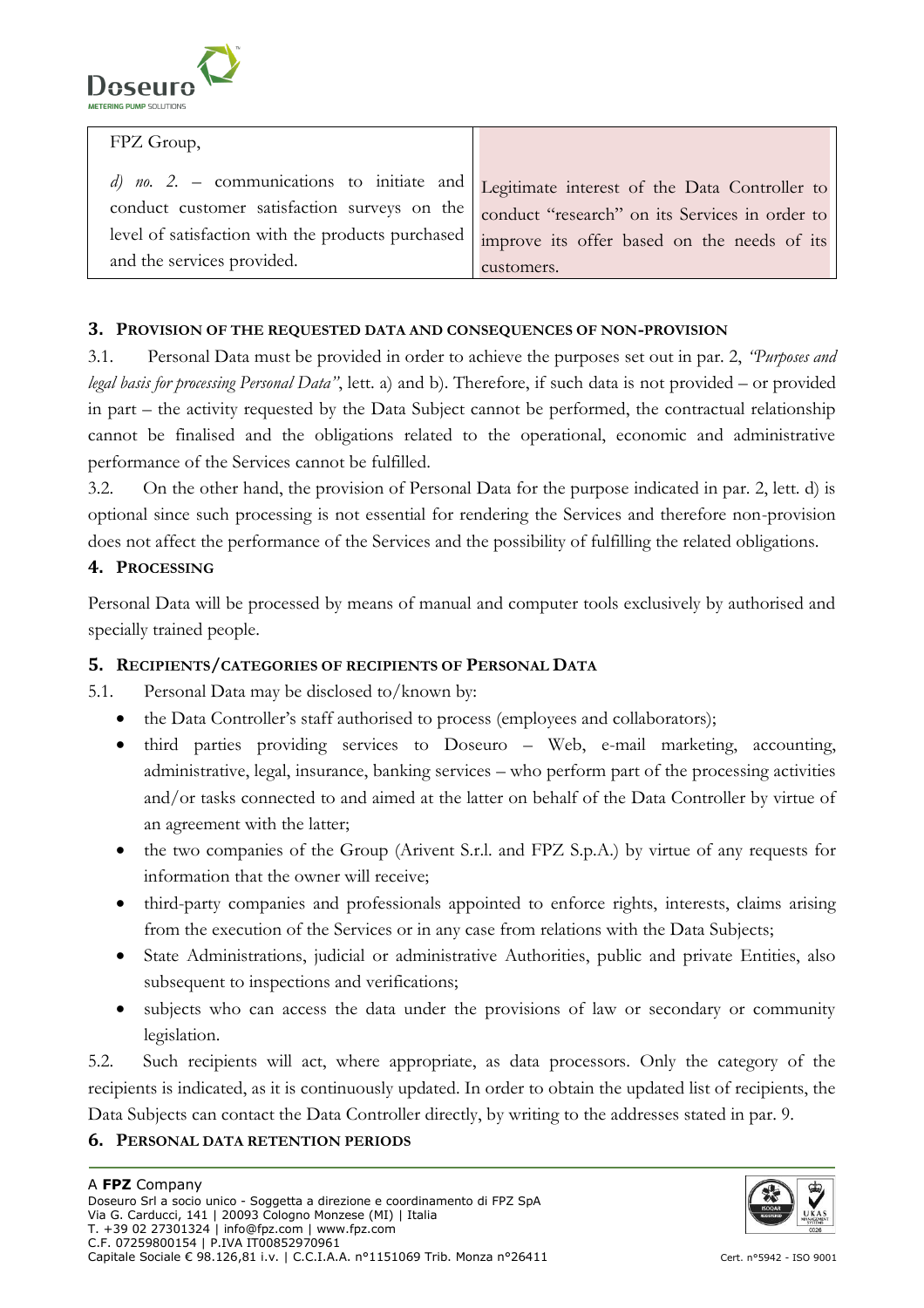

6.1. The Personal Data will be stored by the Data Controller for the time strictly necessary for the purpose (indicated in paragraph 2 *"Purposes and legal basis for processing Personal Data"*) for which they were collected, and specifically:

- $\triangleright$  for the purpose stated in par. 2 lett. a): at least for the entire duration of the commercial relationship or provision of the Services or in any case for the time necessary to perform further activities/services in favour of the Data Subjects and, in any case, for a period not exceeding 10 years from the termination of the relationship whereby the Data Controller supplies products and/or services to the Data Subjects;
- $\triangleright$  for the purpose indicated in par. 2 lett. b): Personal Data whose processing is necessary by virtue of legal obligations, for the entire duration stated in the law;
- $\triangleright$  for the purpose illustrated in par. 2 lett. d): until the revocation, if any, of the consent given by the Data Subjects or the exercise of the right of objection to which they are entitled, after which such data will be deleted or, in the event that the Services are in progress, data will no longer be processed for this specific purpose (as a consequence, they can be processed, where necessary, for the other purposes that are not based on consent), it being understood that Doseuro lawfully processes data until revocation/objection. In the absence of revocation or objection, data will be retained as long as the Data Controller provides its Services. Unsubscribing from marketing messages will not interrupt notifications such as updates relating to the provision of the Services. In the absence of revocation or objection, data will be stored as long as the Data Controller performs promotional activities in relation to its business;

and in any case, in the event of issues, anomalies, challenges or disputes (including non-judicial ones), for a maximum period equal to the limitation period of the relevant proceedings, increased by a prudential period of six months, for the purpose (stated in par. 2, letter c) of ensuring the right of defence of the Data Controller with reference to possible disputes in judicial proceedings or administrative procedures and crime prevention.

**In all cases, once the respective terms have elapsed, all Personal Data will be deleted. The terms indicated may be extended in cases where the Personal Data are relevant in relation to pending or foreseeable litigations, due to requests from the competent authorities or pursuant to the applicable legislation.** 

# **7. TRANSFER OF PERSONAL DATA TO A THIRD COUNTRY OR TO AN INTERNATIONAL ORGANISATION**

Normally, Personal Data are not transferred to Third Countries. Should this become necessary for the fulfilment of the purposes indicated in par. 2, the Personal Data will be transferred in compliance with the provisions of law in force and in the presence of adequate safeguards.

# **8. RIGHTS**

The Data Subjects, as applicable, may at any time and free of charge exercise the following rights

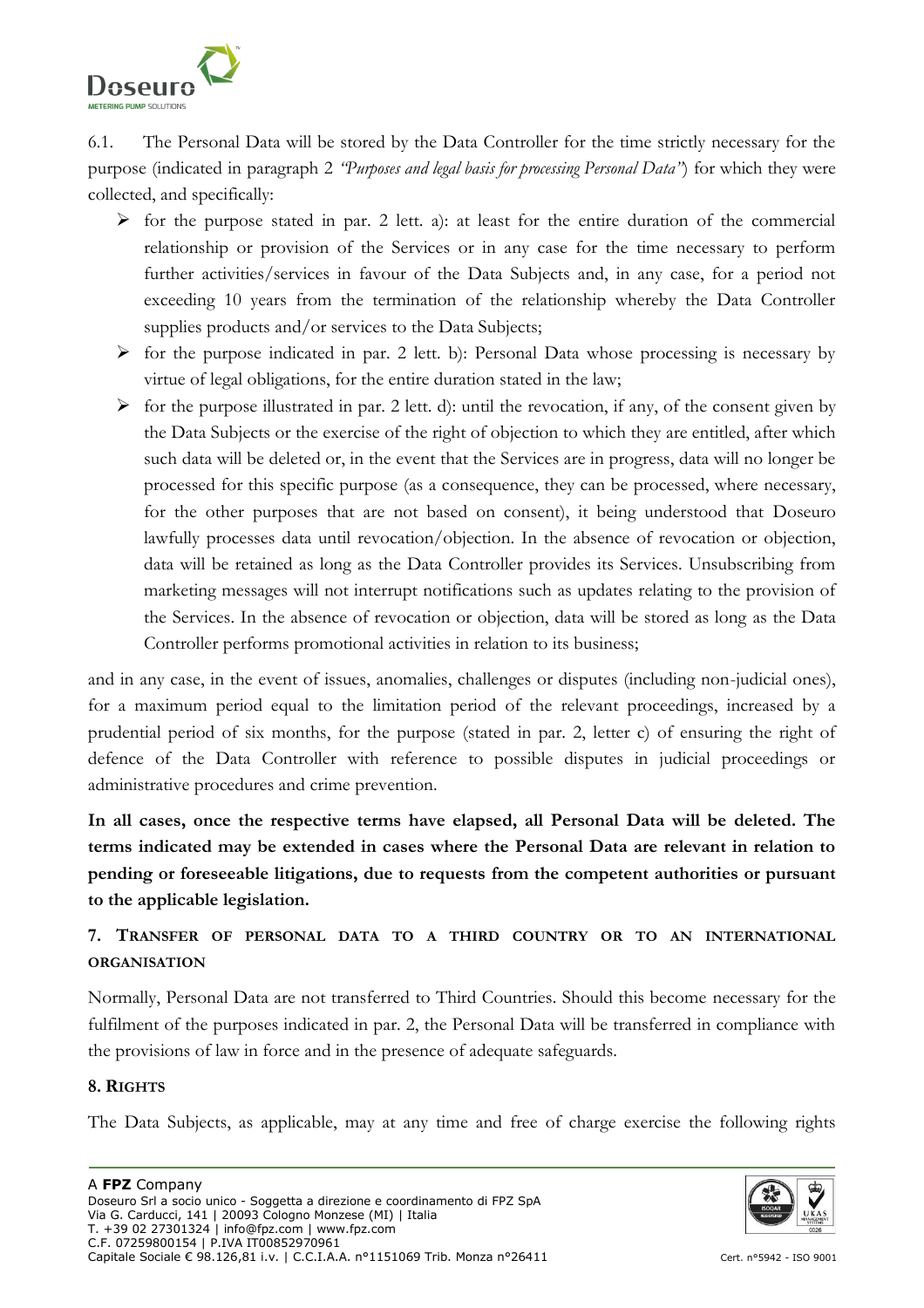

towards the Data Controller:

- **Right of access**: the Data Subjects can obtain from the Data Controller confirmation as to whether or not Personal Data concerning them are being processed and, in this case, obtain access to their personal data;
- **Right to rectification**: the Data Subjects can obtain the rectification/integration of inaccurate/incomplete Personal Data;
- **Right to erasure**: the Data Subjects can obtain, in the cases stated in the regulation, the erasure of their Personal Data;
- **Right to restriction of processing**: the Data Subjects can obtain, in the cases stated in the regulation, restriction of processing of Personal Data (the marking of stored personal data with the aim of limiting their processing in the future).
- **Right to data portability**: the Data Subjects can if data are processed by automated means based on consent or a contract – receive the personal data concerning them which they have provided to the Controller, in a structured, commonly used and machine-readable format, and transmit those data to another controller.

Furthermore, the Data Subjects have the right:

- **to object** to the processing of Personal Data for the purposes indicated in par. 2, *"Purposes and legal basis for processing Personal Data"*, lett. c) for reasons, to be specified, connected to their particular situation;
- in relation to the processing of their data for the purpose indicated in par. 2 *'Purposes and legal basis for processing Personal Data"*, lett. d), therefore for the management of promotional contacts, to **object** at any time and without giving any reason or, if processing is based on consent (letter d) no. 1), to **withdraw** consent at any time, in the following ways: by clicking on the appropriate link at the bottom of each newsletter received in order to unsubscribe from the mailing list or, as regards the other means of communication, by contacting the Data Controller at the addresses indicated in par. 9;
- finally, if they believe that the processing of their Personal Data breaches the provisions of the GDPR, to **lodge a complaint** with the National supervisory authority of the member state of the European Union where the Data Subjects have their habitual residence or place of work or where the alleged violation of their right has occurred (if that State is Italy, the entity which can be contacted is *Autorità Garante per la Protezione dei Dati Personali*) or to seek **effective judicial remedy** (art. 79 GDPR).